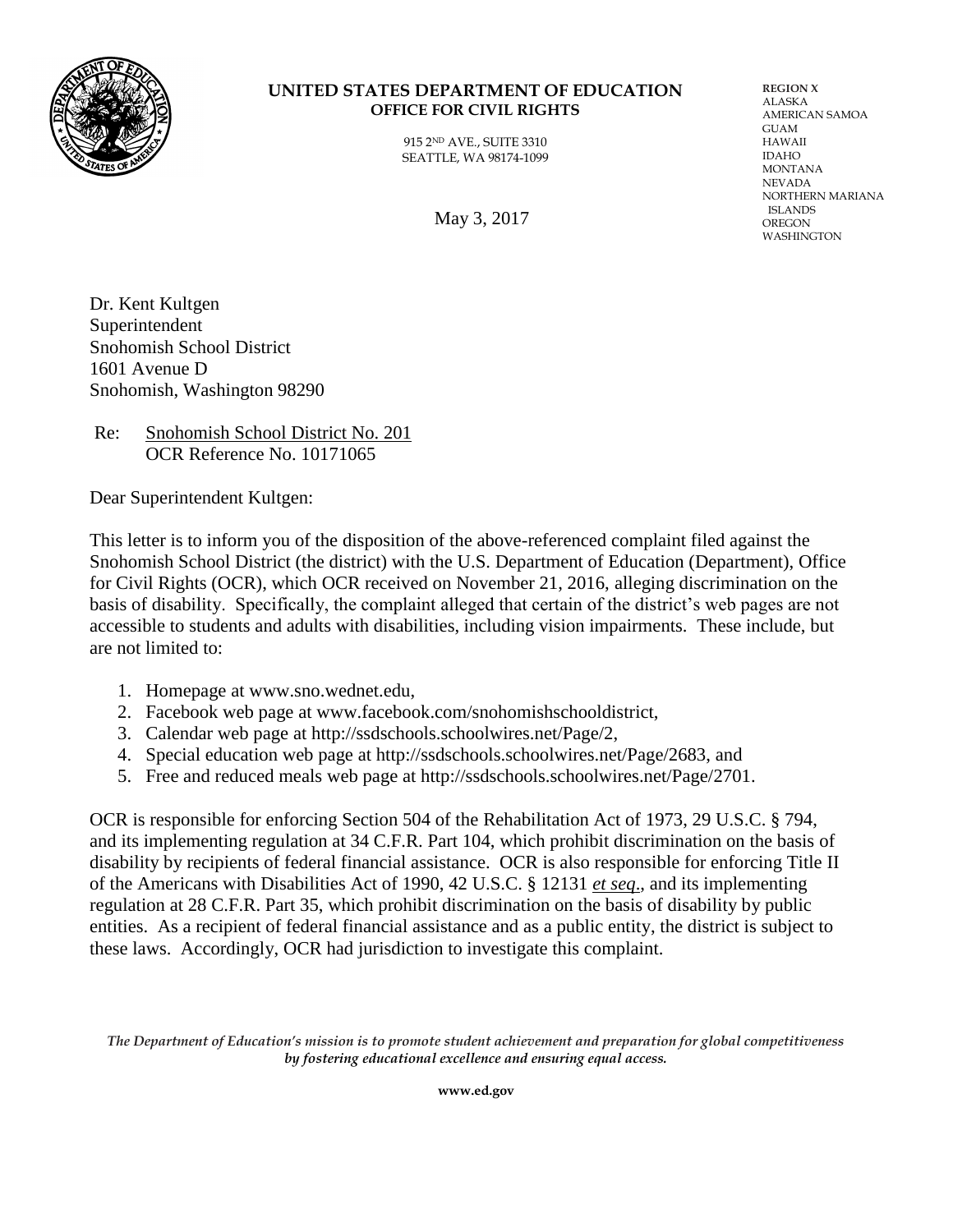## Page 2 – OCR Reference No. 10171065

Based on the complaint allegations, OCR opened an investigation of the following issues:

- whether the district, on the basis of disability, excluded qualified persons with disabilities from participation in, denied them the benefits of, or otherwise subjected them to discrimination in its programs and activities based on disability, in violation of the regulation implementing Section 504 at 34 C.F.R. § 104.4 and the regulation implementing Title II at 28 C.F.R. § 35.130; and
- whether the district failed to take appropriate steps to ensure that communications with applicants, participants, members of the public, and companions with disabilities are as effective as communications with others, in violation of  $28$  C.F.R. § 35.160(a).

## **Legal Authority**

Section 504 and Title II prohibit people, on the basis of disability, from being excluded from participation in, being denied the benefits of, or otherwise being subjected to discrimination by recipients of federal financial assistance or by public entities. 34 C.F.R. § 104.4 and 28 C.F.R. § 35.130. People with disabilities must have equal access to recipients' programs, services, or activities unless doing so would fundamentally alter the nature of the programs, services, or activities, or would impose an undue burden. 28 C.F.R. § 35.164. Both Section 504 and Title II prohibit affording individuals with disabilities an opportunity to participate in or benefit from aids, benefits, and services that is unequal to the opportunity afforded others. 34 C.F.R. § 104.4(b)(1)(ii); 28 C.F.R. § 35.130(b)(1)(ii). Similarly, individuals with disabilities must be provided with aids, benefits, or services that provide an equal opportunity to achieve the same result or the same level of achievement as others. 34 C.F.R. § 104.4(b)(2); 28 C.F.R. § 35.130(b)(1)(iii). An individual with a disability, or a class of individuals with disabilities, may be provided with a different or separate aid, benefit, or service only if doing so is necessary to ensure that the aid, benefit, or service is as effective as that provided to others. 34 C.F.R. § 104.4(b)(1)(iv); 28 C.F.R. § 35.130(b)(1)(iv). Title II also requires public entities to take steps to ensure that communications with people with disabilities are as effective as communications with others, subject to the fundamental alteration and undue burden defenses. 28 C.F.R. § 35.160(a)(1). In sum, programs, services, and activities—whether in a "brick and mortar," on-line, or other "virtual" context—must be operated in ways that comply with Section 504 and Title II.

## **Investigation To Date**

To date, OCR has investigated this complaint by reviewing information provided by the complainant and conducting a preliminary assessment of the accessibility of several pages from the district's website.

The complaint alleges that the district's website is not in compliance with Section 504 and Title II because it is inaccessible to individuals with vision and print disabilities, individuals who are deaf and hard of hearing, and individuals with fine motor impairments. The complainant used website accessibility checkers and reported to OCR that the district's homepage, Facebook, calendar, special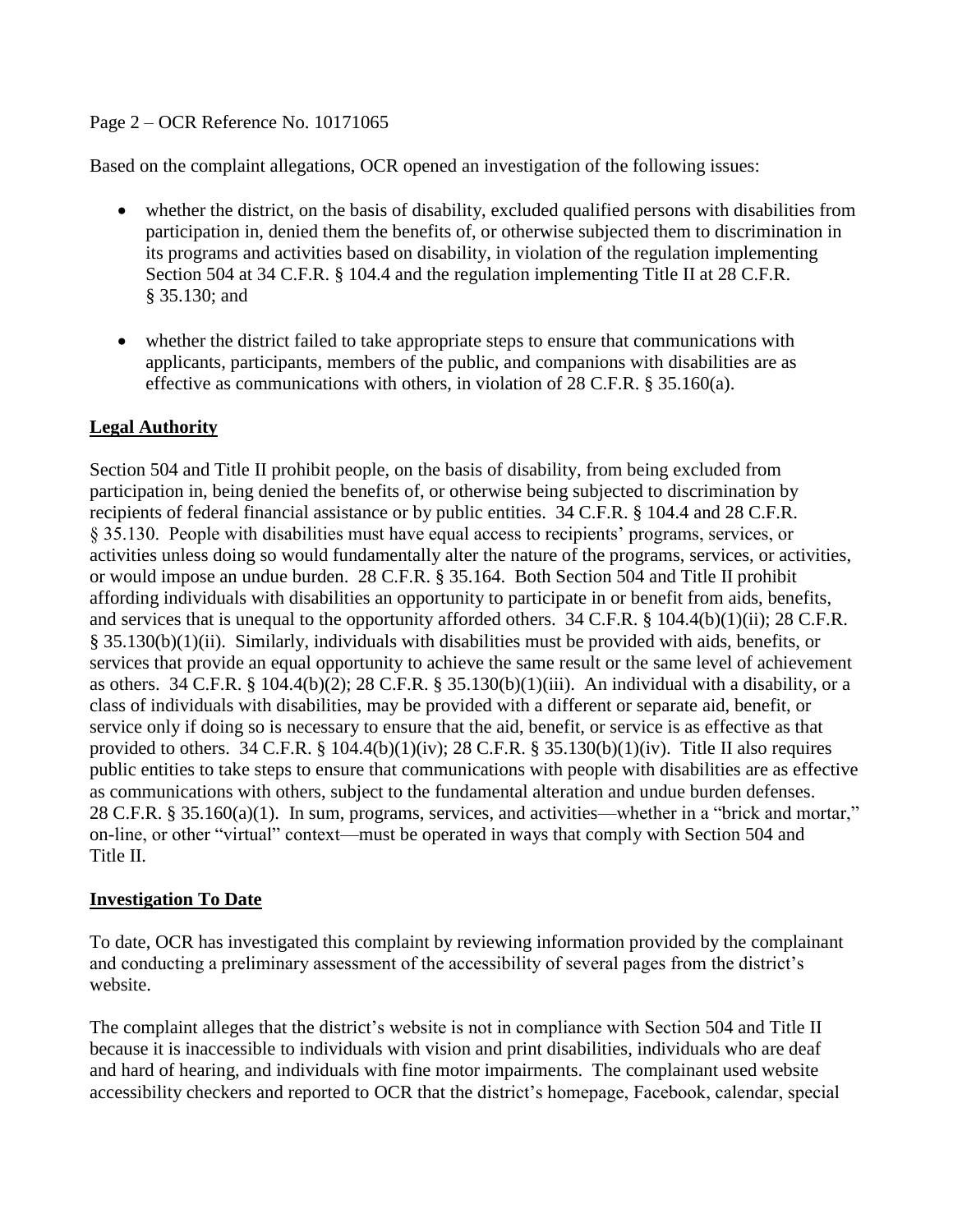Page 3 – OCR Reference No. 10171065

education, free and reduced meals web pages have accessibility issues for individuals with disabilities. She then provided OCR with a list of errors copied and pasted from the website accessibility checker.

OCR conducted a preliminary examination of the web pages identified by the complainant and found possible compliance concerns as to whether the district's on-line programs, services, and activities were accessible to individuals with disabilities. For example, OCR found concerns on the district's homepage such as graphics and photographs without "alt tags" describing their content, insufficient color contrast, and a carousel with a slide show that is inaccessible to screen reader users. On the district's Facebook web page, OCR found videos that are not captioned and inaccessible to individuals who are deaf. OCR found concerns on the district's calendar web page such as dates and functions that are inaccessible to keyboard-only users. On the district's food service meals web page, OCR found a menu to commonly requested forms with a submit button that is not accessible to keyboard-only or screen reader users. In evaluating the district's website, OCR also found that the district's district-approved community fliers web page at www.sno.wednet.edu/Page/991#swmaincontent has a submit button for searching for fliers that is inaccessible to keyboard-only users.

Prior to the completion of OCR's investigation, the district asked to resolve this complaint pursuant to Section 302 of OCR's *Case Processing Manual* (CPM). On May 3, 2017, the district submitted the enclosed signed Resolution Agreement (agreement) to OCR. When fully implemented, the agreement will resolve the allegations in the complaint.

In light of the commitments the district has made in the agreement, OCR finds that the complaint is resolved, and OCR is closing its investigation as of the date of this letter. OCR will monitor the district's implementation of the agreement to ensure that the commitments made are implemented timely and effectively. OCR may request additional information as necessary to determine whether the district has fulfilled the terms of the agreement and is in compliance with Section 504 and Title II with regard to the issues raised.

If the district fails to implement the agreement, OCR may initiate administrative enforcement or judicial proceedings to enforce the specific terms and obligations of the agreement. Before initiating administrative enforcement (34 C.F.R. §§ 100.9, 100.10), or judicial proceedings to enforce the agreement, OCR shall give the district written notice of the alleged breach and sixty (60) calendar days to cure the alleged breach.

This concludes OCR's investigation of the complaint and should not be interpreted to address the district's compliance with any other regulatory provision or to address any issues other than those addressed in this letter.

This letter sets forth OCR's determination in an individual OCR case. This letter is not a formal statement of OCR policy and should not be relied upon, cited, or construed as such. OCR's formal policy statements are approved by a duly authorized OCR official and made available to the public.